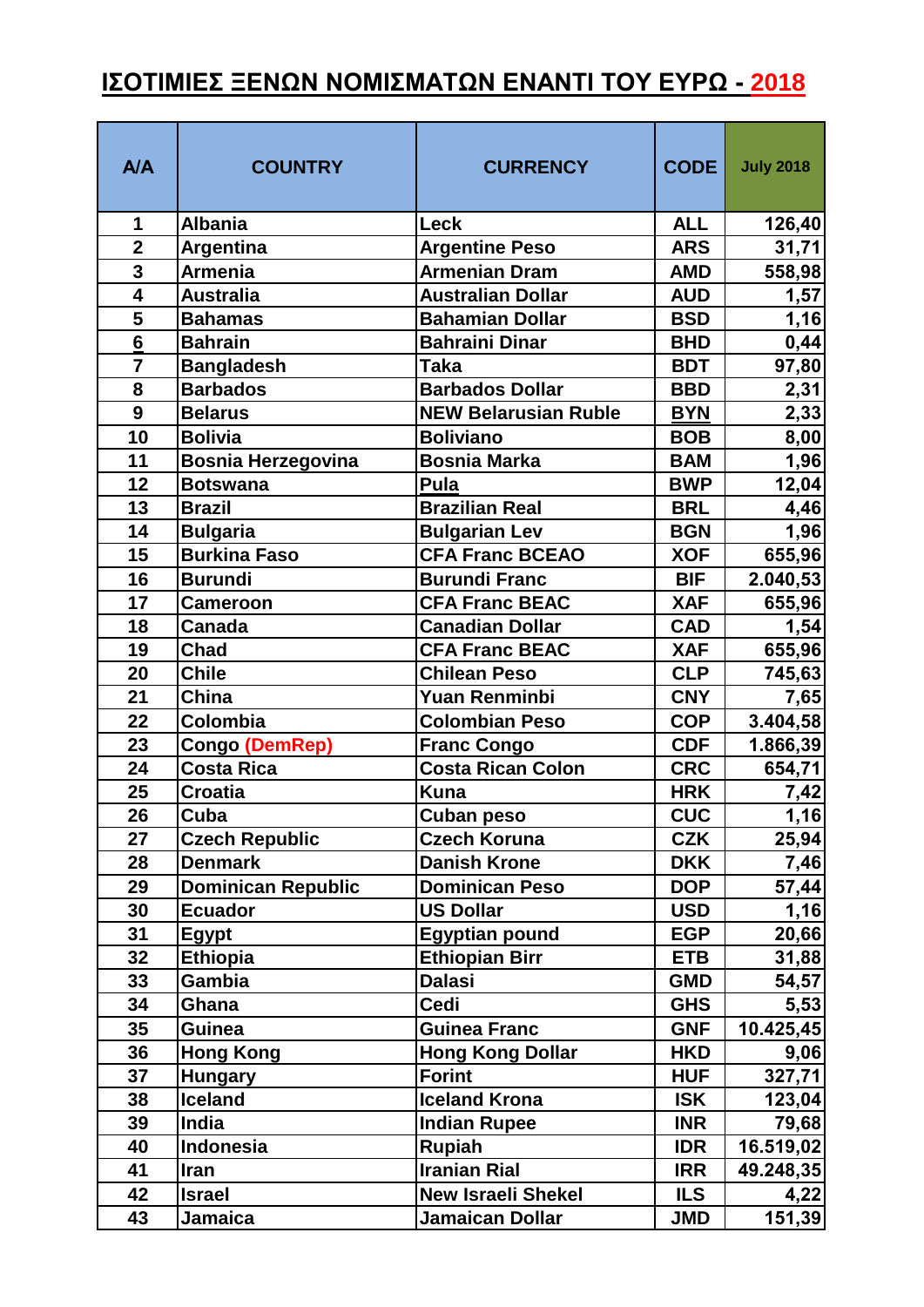| <b>A/A</b> | <b>COUNTRY</b>           | <b>CURRENCY</b>                        | <b>CODE</b>              | <b>July 2018</b> |
|------------|--------------------------|----------------------------------------|--------------------------|------------------|
| 44         | Japan                    | <b>Japanese Yen</b>                    | <b>JPY</b>               | 127,54           |
| 45         | Jordan                   | Jordanian Dinar                        | <b>JOD</b>               | 0,82             |
| 46         | <b>Kazakhstan</b>        | <b>Tenge</b>                           | <b>KZT</b>               | 395,67           |
| 47         | Kenya                    | <b>Kenyan Shilling</b>                 | <b>KES</b>               | 117,50           |
| 48         | <b>Kuwait</b>            | <b>Kuwaiti Dinar</b>                   | <b>KWD</b>               | 0,35             |
| 49         | Lebanon                  | <b>Lebanese Pound</b>                  | <b>LBP</b>               | 1.746,61         |
| 50         | Libya                    | <b>Libyan Dinar</b>                    | <b>LYD</b>               | 1,58             |
| 51         | <b>Madagascar</b>        | <b>Malagasy Franc</b>                  | <b>MGA</b>               | 3.901,86         |
| 52         | <b>Malawi</b>            | <b>Kwacha</b>                          | <b>MWK</b>               | 833,27           |
| 53         | <b>Malaysia</b>          | <b>Malaysian Ringgit</b>               | <b>MYR</b>               | 4,67             |
| 54         | <b>Maldive Is.</b>       | <b>Rufiyaa</b>                         | <b>MVR</b>               | 17,94            |
| 55         | <b>Mauritania</b>        | Ouguiya                                | <b>MRO</b>               | 411,39           |
| 56         | <b>Mauritius</b>         | Maur Rupee                             | <b>MUR</b>               | 40,51            |
| 57         | <b>Mexico</b>            | <b>Mexican Peso</b>                    | <b>MXN</b>               | 23,31            |
| 58         | <b>Moldova</b>           | <b>Moldovan Leu</b>                    | <b>MDL</b>               | 19,31            |
| 59         | <b>Mongolia</b>          | <b>Tugrik</b>                          | <b>MNT</b>               | 2.845,59         |
| 60         | <b>Morocco</b>           | <b>Moroccan Dirham</b>                 | <b>MAD</b>               | 11,05            |
| 61         | <b>Mozambique</b>        | <b>Meticai</b>                         | <b>MZN</b>               | 68,16            |
| 62         | <b>Namibia</b>           | <b>Namibian Dollar</b>                 | <b>NAD</b>               | 16,02            |
| 63         | <b>Nepal</b>             | <b>Nepalese Rupee</b>                  | <b>NPR</b>               | 128,03           |
| 64         | <b>New Zealand</b>       | <b>New Zealand Dollar</b>              | <b>NZD</b>               | 1,71             |
| 65         | Nicaragua                | Cordoba Oro                            | <b>NIO</b>               | 36,45            |
| 66         | <b>Niger Rep</b>         | <b>CFA Franc BCEAO</b>                 | <b>XOF</b>               | 655,96           |
| 67         | Nigeria                  | <b>Naira</b>                           | <b>NGN</b>               | 418,86           |
| 68         | <b>Norway</b>            | <b>Norwegian Krone</b>                 | <b>NOK</b>               | 9,47             |
| 69         | Oman                     | <b>Rial Omani</b>                      | <b>OMR</b>               | 0,45             |
| 70         | <b>Pakistan</b>          | <b>Pakistan Rupee</b>                  | <b>PKR</b>               | 140,76           |
| 71         | Panama                   | <b>Balboa</b>                          | <b>PAB</b>               | 1,16             |
| 72         | Peru                     | <b>Nuevo Sol</b>                       | <b>PEN</b>               | 3,79             |
| 73         | <b>Philippines</b>       | <b>Philippine Peso</b>                 | <b>PHP</b>               | 61,88            |
| 74<br>75   | <b>Poland</b>            | <b>Zloty</b>                           | <b>PLN</b>               | 4,34             |
|            | Qatar                    | <b>Qatari Riyal</b>                    | QAR                      | 4,24             |
| 76<br>77   | Romania<br><b>Russia</b> | <b>New Leu</b><br><b>Russian Ruble</b> | <b>RON</b><br><b>RUB</b> | 4,64             |
| 78         | Rwanda                   | <b>Rwanda Franc</b>                    | <b>RWF</b>               | 72,57            |
| 79         | Saudi Arabia             | Saudi Riyal                            | <b>SAR</b>               | 1.007,92         |
| 80         | Senegal                  | <b>CFA Franc BCEAO</b>                 | <b>XOF</b>               | 4,32<br>655,96   |
| 81         | <b>Serbia</b>            | <b>Dinar</b>                           | <b>RSD</b>               | 119,18           |
| 82         | <b>Seychelles</b>        | <b>Seychelles Rupee</b>                | <b>SCR</b>               | 15,51            |
| 83         | <b>Sierra Leone</b>      | Leone                                  | <b>SLL</b>               | 9.281,02         |
| 84         | <b>Singapore</b>         | <b>Singapore Dollar</b>                | <b>SGD</b>               | 1,58             |
| 85         | <b>South Africa</b>      | Rand                                   | <b>ZAR</b>               | 16,02            |
| 86         | <b>South Korea</b>       | Won                                    | <b>KRW</b>               | 1.296,50         |
| 87         | Sri Lanka                | Sri Lanka Rupee                        | <b>LKR</b>               | 182,40           |
| 88         | <b>Sudan Rep</b>         | <b>Sudanise Pound</b>                  | <b>SDG</b>               | 20,98            |